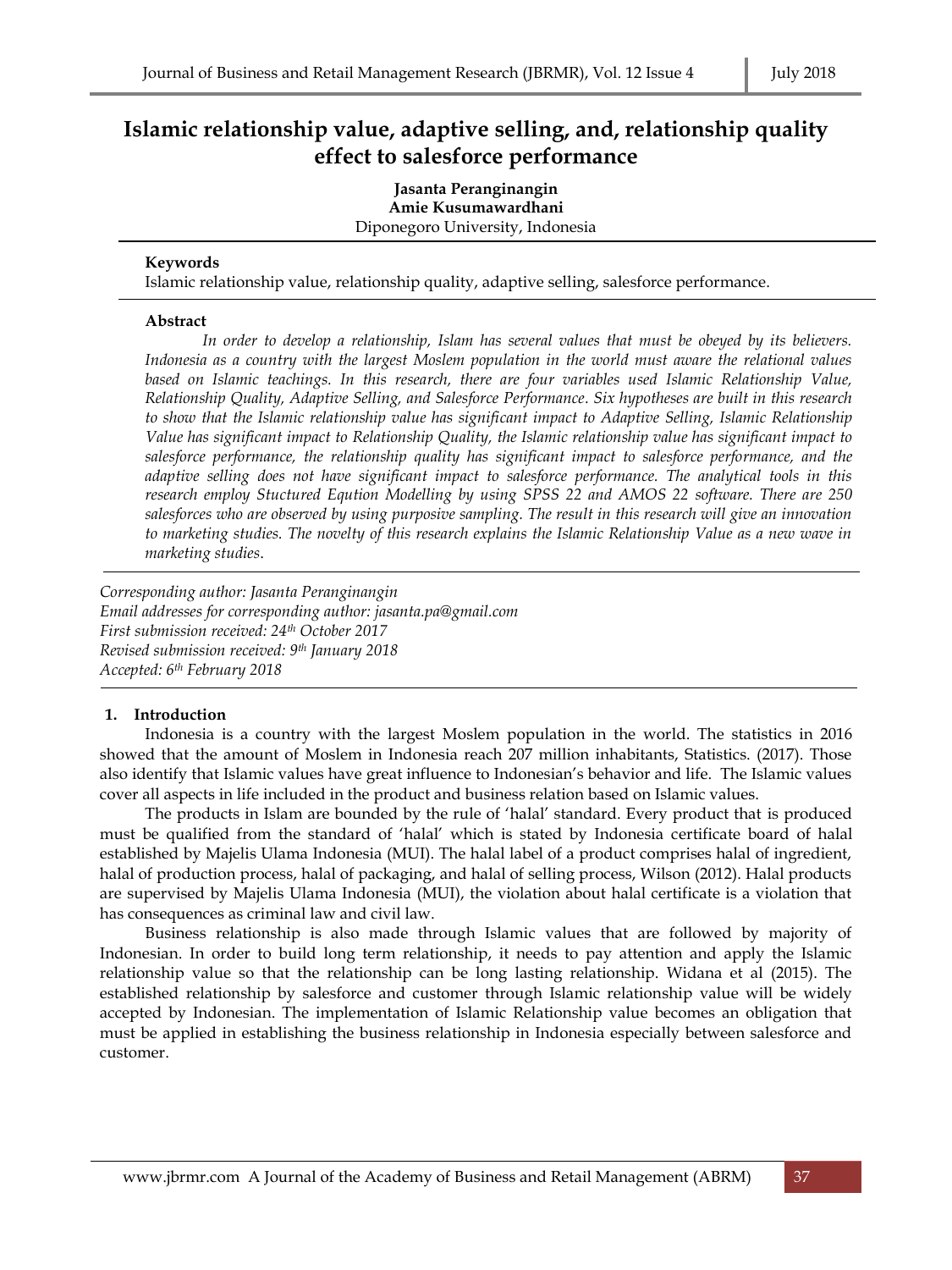#### **2. Literature Review**

### **2.1 Salesforce Performance**

Salesforce performance is a key success to make long lasting sustainable of a company's life. That is why, salesforce is always demanded to improve its performance. Salesforce performance can be measured through two measurements financial performance and non- financial performance, Jeramillo et al (2007). The financial aspects of sales performance are the increasing of selling volume, the profit of each selling unit, the increasing number of customer and the market share. Whereas non-financial performance includes loyalty aspect, discipline, cooperation, and creativity.

Salesforce performance is strongly influenced by the values that lead someone life, the ability to build a quality in relationship, and adaptive selling that someone can do, Velenzuela et al (2014). To increase the sales performance, it is strongly influenced by the tools automation which someone had or someone's excellent intelligence, Mariadoss et al (2014). At last, the increasing of sales performance becomes very important with the carrying capacity of sales performance capability itself and organization supporting capacity, Peranginangin (2016).

#### **2.2 Islamic Relationship Value**

To build the relation between salesforce and customers, it is inseparable from spiritual dimension, in this case a relation that is built by Islamic values, Alom and Haque (2011). Nguyen and Nguyen (2014) explained that high relationship quality becomes competitive advantage for company; the quality relationship is influenced by the cultural approach that is done by the customer. The built relation through Islamic value requires getting the agreement from both sides. In the Islamic relation value to get the customer, maintain the number of customer, and build the relation in long term periods must be based on Sharia, Enyinda (2014).

The dimension of Islamic relation value that based on holly Qur'an and Sunnah are through giving truthful information (Mushadiq, Surah 2-101), trusted information (Amin, Surah 26-107), giving the best solution (Muqtashid, Surah 35-32), capable to be a mediator (Hakim, Surah 12-52). The Islamic Relation value does not contradict with the common relational value. This relational value can influence the enhancement of sales performance and the quality of relationship significantly, Ulaga and Eggert (2006). According to the researcher's experience, the application of Islamic relationship value also influences toward adaptive selling. Next, we can make several hypotheses as mentioned below:

H1: The higher level of Islamic relationship value then the higher the Adaptive selling.

H2: The higher level of Islamic relationship value then the higher the Sales performance.

H3: The higher level of Islamic relationship value then the higher the Relationship Quality.

### **2.3 Adaptive Selling**

Adaptive Selling is a capability to do adaptation toward the changing of sales situation. Effectiveness of salesforce strongly depends on someone capability to do adaptive selling. The enhancement of sales performance is aligned with the practice of adaptive selling itself, Weitz et al (1986), and Booth (2007). Adaptive selling is very effective nowadays in which high competitive situation happens, information is easy to obtain, and customer has various character and needs, Kara at al. (2013)

Adaptive selling has dimension to be able to do various approaches, have flexible approach to the customer, understand the customer more, and if one the approach cannot be applied, then change with the new technique approach, Siminitiras et al. (2013). The effectiveness implementation of adaptive selling will give positive influence towards the quality of relationship that was built by the customers, Sing and Das (2013). Next, Pyun (2017) concludes that adaptive selling has greatly impact toward the increasing of quality relation between salesforce and customer. So, we can make hypotheses as below:

H4: The higher level of Adaptive selling then the higher the Relationship Quality.

H5: The higher level of Adaptive Selling then the higher the Salesforce performance.

### **2.4 Relationship quality**

Relationship quality is reflected through credibility, commitment, dependency, and satisfaction, Rajaobelina and Bergeron (2009). Relation quality is built through three categories of quality, they are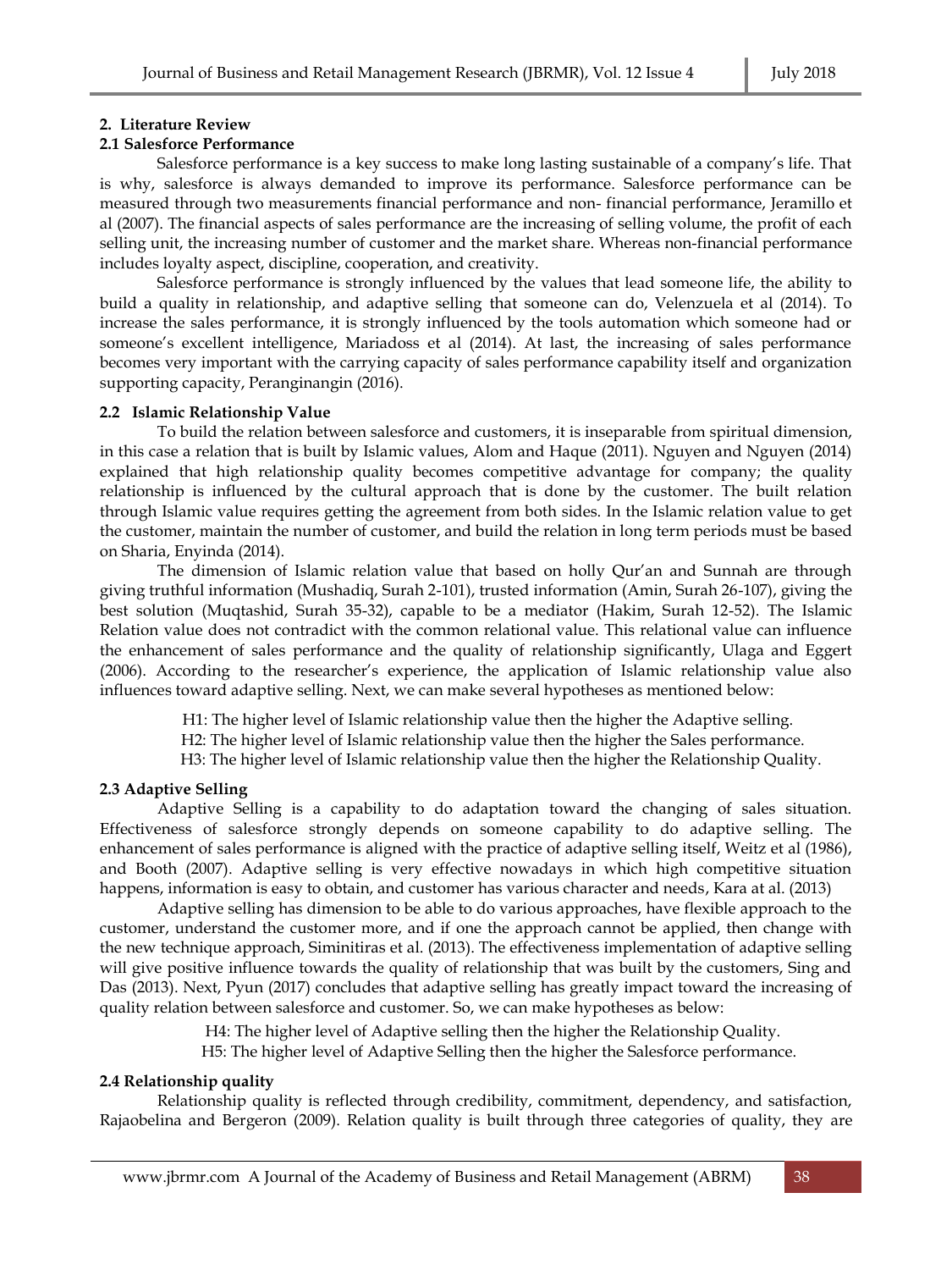partnership quality, service quality, and delivery quality, Palvia et al (2010). Then, the category of quality relation must be strengthened with good after – sale quality.

Relationship quality has strong impact toward customers desire to repeat their purchase and increase their purchasing of product, Moharam and Shawky, (2012) Lai et al. (2013) concludes that relationship quality strongly affects the customers' satisfaction and customer loyalty. Here, a hypothesis can be created as below:

H6: The higher level of Relationship quality then the higher level of salesforce performance.

### **3. Research method**

### **3.1 Unit analysis**

The unit analysis of this research is the salesforce in Indonesia is taken from the representation of west, central and east region. There are 250 salesforce that was analyzed in which consists of 45% male and 55% female. The age range of respondents is between 20 years to 45 years old, according to the data, it is known that the married respondents are 63, 2% and single respondents are 37, 8%. The Last education of respondents is senior high and bachelor degree, whereas the amount of team work is between 2 to 10 people. The number of respondent has fulfilled the qualification as required in structural equation modeling, Ferdinand (2012) and hair et al. (2014).

# **3.2 Analytic Technique**

The sampling method in this research used Purposive sampling method in which the respondents become the analysis unit based on the predefined criteria, Zikmund et al. (2012). The analysis technique used Structural Equation Modeling (SEM) with SPSS 22 and AMOS 22 software. The reliability in this research is measured by using construct reliability with cut off value ≥ 0, 70 Fornel and Larcker (1981) and convergent validity with cut off value  $\geq 0$ , 70, Tabachnick and Fidell (2013).

# **4. Result**

# **4.1 Validity and reliability**

The result of data processes shows that all indicators from the observed variable have their loading factor to cut off value  $\geq 0$ , 60 which it means that all indicators from variable are well observed. The convergent calculation and construct reliability are shown on the table below:

| Variable & Inicator              | Standard Loading | Convergent Validity (AVE)<br>$\geq 0.50$ | Construct<br>0.70 | Reliability | $\geq$ |  |  |
|----------------------------------|------------------|------------------------------------------|-------------------|-------------|--------|--|--|
| <b>Relationship Quality</b>      |                  |                                          |                   |             |        |  |  |
| RQ1                              | 0.751            | 0.691                                    | 0.870             |             |        |  |  |
| RQ <sub>2</sub>                  | 0.825            |                                          |                   |             |        |  |  |
| RQ3                              | 0.91             |                                          |                   |             |        |  |  |
| <b>Salesforce Performance</b>    |                  |                                          |                   |             |        |  |  |
| SP <sub>1</sub>                  | 0.701            |                                          | 0.763             |             |        |  |  |
| SP <sub>2</sub>                  | 0.742            | 0.518                                    |                   |             |        |  |  |
| SP <sub>3</sub>                  | 0.716            |                                          |                   |             |        |  |  |
| <b>Adaptive Selling</b>          |                  |                                          |                   |             |        |  |  |
| AS1                              | 0.69             | 0.514                                    | 0.760             |             |        |  |  |
| AS <sub>2</sub>                  | 0.749            |                                          |                   |             |        |  |  |
| AS3                              | 0.71             |                                          |                   |             |        |  |  |
| <b>Islamic Reationship Value</b> |                  |                                          |                   |             |        |  |  |
| IRV1                             | 0.709            | 0.544                                    | 0.781             |             |        |  |  |
| IRV <sub>2</sub>                 | 0.796            |                                          |                   |             |        |  |  |
| IRV <sub>2</sub>                 | 0.703            |                                          |                   |             |        |  |  |

### **Tabel 1: Convergent Validity and Construct Reliability**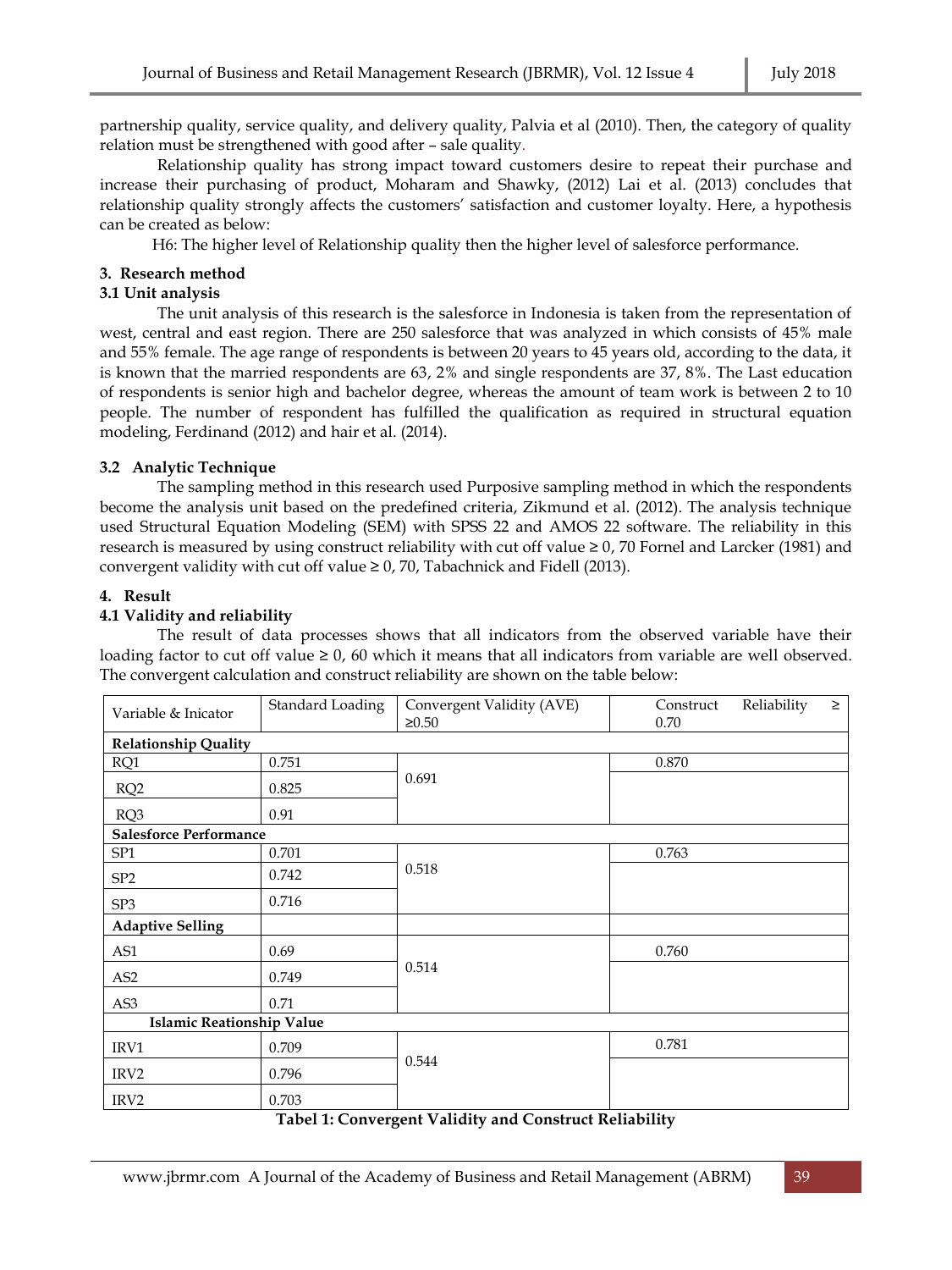On the table above, it shows that the use of cut off value  $\geq 0$ , 50 for convergent validity, the variable of relationship quality value is 0,691, the variable of salesforce performance is 0,518, the variable of adaptive selling is 0,760, and the variable of Islamic relationship value is 0,781. The cut off value for construct reliability is  $\geq 0$ , 70, it can be concluded that all variables in this research are very reliable.

#### **4.2 Goodness of Fit Index**

In this research, structural equation model uses software AMOS that requires availability the goodness of fit index. The result is presented on the table below:

| <b>Goodness of Fit Index</b> | <b>Cut Off Value</b> | Result | Explanation |
|------------------------------|----------------------|--------|-------------|
| Chi-Square                   | Ecpected small       | 90,801 | Fit         |
| Significancy prob            | $\leq$ 2             | 1,713  | Fit         |
| Sig.                         | $\leq 0.05$          | 0,001  | Fit         |
| $\operatorname{GFI}$         | $\geq 0.90$          | 0,931  | Fit         |
| <b>AGFI</b>                  | $\geq 0.90$          | 0,898  | Fit         |
| TLI                          | $\ge 0.95$           | 0.959  | Fit         |
| <b>CFI</b>                   | $\geq 0.95$          | 0.967  | Fit         |
| <b>RMSEA</b>                 | $0,03 - 0,08$        | 0.059  | Fit         |

**Table 2: Goodness of Fit Index**

From the table above, it is obtained the chi-square value 90,801, the significance probability value with cut-off ≤2 was obtained result 1,713, the significance value with cut off ≤ 0,5 was obtained 0.001, the goodness of fit index (GFI) value with cut off value ≥0,90 was obtained result 0,931, the adjusted goodness of fit index (AGFI) values with cut off value ≥0,90 was obtained result 0,898, the tucker lewis index (TLI) value with cut off value  $\geq 0.95$  was obtained result 0.959, the root mean square error of approximant (RMSEA) value with cut off vale 0,03-0,08 was obtained result 0,059. Based on the result of data processing above, the built model has well the good of fit index.

### **4.3 Result of Hypothesis Testing**

The result of data testing hypothesis is a Statistical Regression Weight, it is obtained the number and presented below:

|                | <b>Hypothesis</b>          |                                      | Estim<br>ate | S.E  | C.R   |       | <b>Sig</b> |
|----------------|----------------------------|--------------------------------------|--------------|------|-------|-------|------------|
| H1             | Islamic Relationship Value | $\rightarrow$ Adaptive Selling       | .711         | .102 | 6.995 | $***$ | Sig.       |
| H <sub>2</sub> | Islamic Relationship Value | $\rightarrow$ Salesforce Performance | .317         | .117 | 2.702 | .007  | Sig.       |
| H3             | Islamic Relationship Value | $\rightarrow$ Relationship Quality   | .362         | .107 | 3.371 | $***$ | Sig.       |
| H4             | <b>Adaptive Selling</b>    | $\rightarrow$ Relationship Quality   | .748         | .097 | 7.729 | $***$ | Sig        |
| H5             | <b>Adaptive Selling</b>    | $\rightarrow$ Salesforce Performance | .309         | .193 | 1.604 | .109  | Not Sig.   |
| H6             | Relationship Quality       | $\rightarrow$ Salesforce Performance | .430         | .213 | 2.025 | .043  | Sig.       |
|                |                            |                                      |              |      |       |       |            |

Significant at  $\leq 0.05$ 

### **Tabel 3 : Testing Results of Statistical Regression Weight**

The result of data processing toward the hypothesis is obtained based on P value in which the Islamic relationship value toward adaptive selling is very significant, further the influence of Islamic relationship value to relationship quality is very significant, as well as the influence of adaptive selling towards relationship quality is very significant. The influence of Islamic relationship value towards salesforce performance is at 0,007, whereas the influence of relationship quality toward salesforce performance is significant at 0,043, and last the influence of adaptive selling towards salesforce performance is positive but it is not significant.

On the figure 1below is presented the complete figure of this research: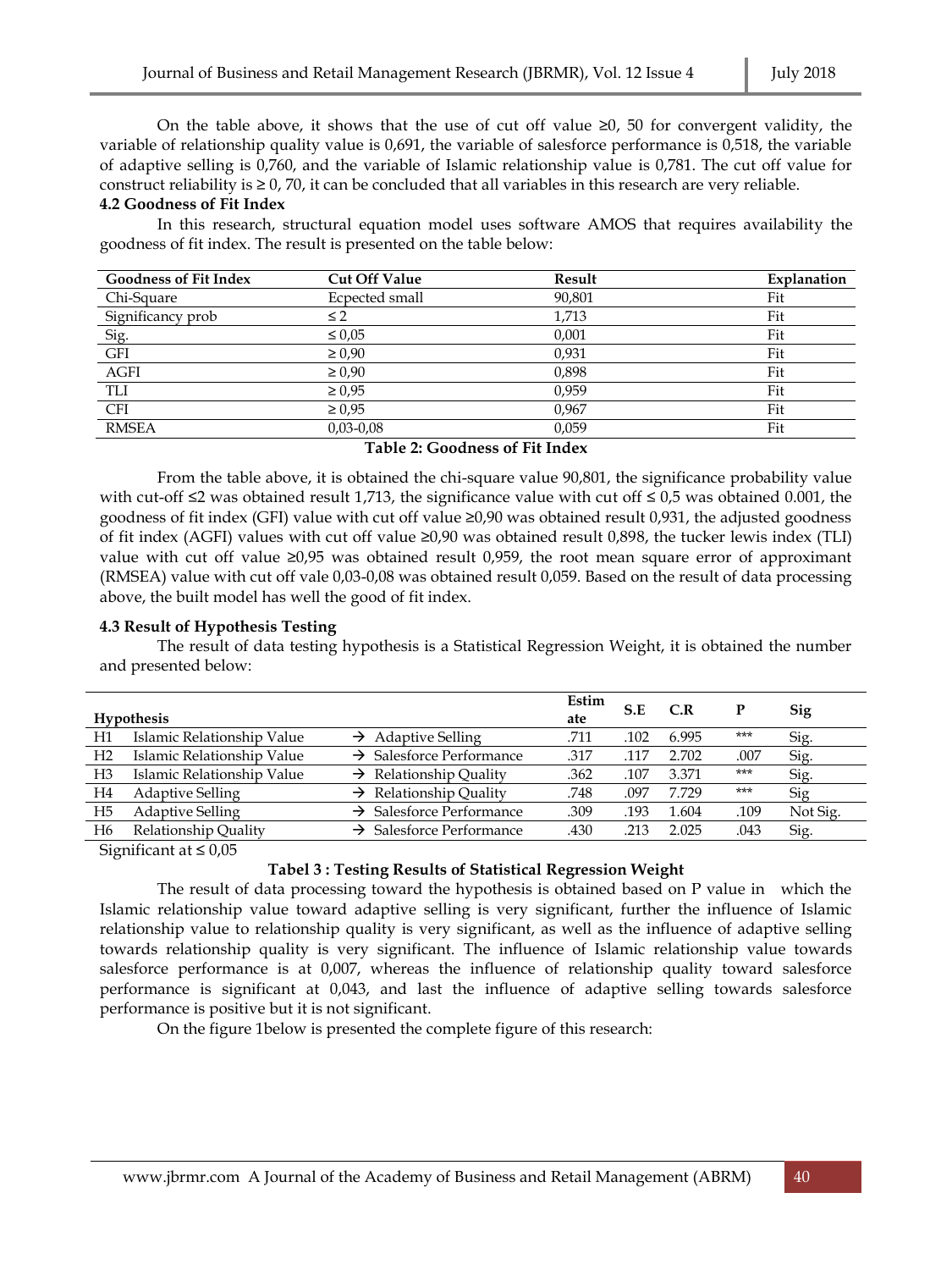

#### **5. Conclusion and Discussions**

This research presents the conceptual framework and empirical by testing the relation between variabl**e**. The result of hypothesis testing shows that three hypotheses are proved very significant, two significant hypotheses, and one hypothesis is positive but not significant. The findings of this research prove that salesforce performance is directly influenced by Islamic relationship value and it can be strengthened through mediation of relationship quality.

From this research, it is found that salesforce performance depends on the values of salesforce itself. Islamic relationship value becomes the solution toward the salesforce's success that gives managerial implication to improve those values gradually through formal workshop or additional material in every interaction with salesforce.

In order to accomplish a perfect research of this result, it is needed further researches. The future topic can add other variables in the research model. Furthermore, the research can be conducted by adding the number of respondent's population in order to represent the real condition of salesforce management, and the last the continuing research also needs the object research from other country.

#### **References**

- Alom, M. M. & Haque, M. S. 2011. Marketing: An Islamic Perspective. *World Journal of Social Sciences,* Vol. 1. No. 3**,** Pp. 71-81.
- Booth, B. D. 2007. *The relationship between buyer orientations and the influence tactics used by salespersons in adaptive selling - a replication with extension study.* Master of Business Administration, University of Pretoria.
- Enyinda, C. I. 2014. Evaluation of Relationship Marketing in Islamic Banks in The UAE: Empirical Evidence Based On Sensitivity Analysis Algorithm. *Journal of Economic & Financial Studies,* Vol. 02, No. 03**,** pp. 01-12.

Ferdinand, A. T. 2012. *Management Research Methode - Metode Penelitian Manajemen,* Semarang, Indonesia, Undip Press.

- Fornell, C. & Larcker, D. 1981. Evaluating structural equation models with unobsevable variables and measurement error. *Journal of Marketing Research,* 18**,** 39-50.
- Hair, J. F., Black, W. C., Babin, B. J. & Anderson, R. E. 2014. *Multivariate Data Analysis,* United State of America, Pearson Education Limited.
- Jaramillo, F., Ladik, D. M., Marshall, G. W. & Mulki, J. P. 2007. A Meta Analysis of The Relationship Between Sales Orientation-Customer Orientation (SOCO) and Salesperson Job Performance. *Journal of Business & Industrial Marketing,* Volume 22 · Number 5.
- Kara, A., Andaleeb, S. S., Turan, M. & Cabuk, S. 2013. An examination of the effects of adaptive selling behavior and customer orientation on performance of pharmaceutical salespeople in an emerging market. *Journal of Medical Marketing: Device, Diagnostic and Pharmaceutical Marketing 2013 13: 102,* 13**,** 102-114.
- Lai, M.-C., Chou, F.-S. & Cheung, Y.-J. 2013. Investigating Relational Selling Behaviors,Relationship Quality, and Customer Loyalty in the Medical Device Industry in Taiwan. *International Journal of Business and Information,* 8**,** 137-149.
- Mariadoss, B. J., Milewicz, C., Lee, S. & Sahaym, A. 2014. Salesperson competitive intelligence and performance: The role of product knowledge and sales force automation usage. *Industrial Marketing Management,* 43**,** 136-145.